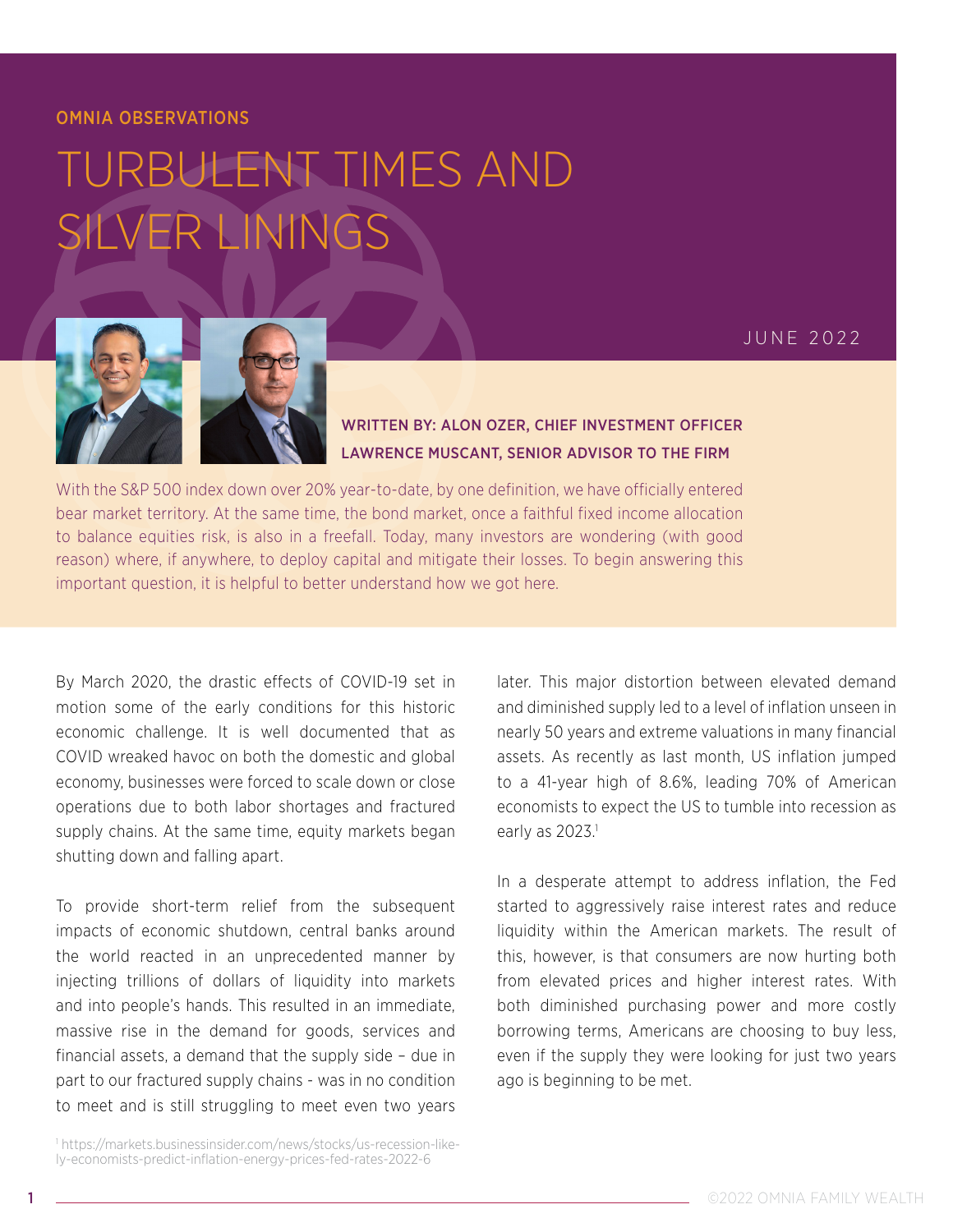As the Fed fights inflation with these new deflationary pressures, prices for financial assets are dropping first, with goods and services soon to follow. The American real estate market has already seen a 5-10% downward shift, according to David L. Steinbach, global chief investment officer at Hines,<sup>2</sup> and the global bond market is tumbling quickly.

In the 1970s, after years of high inflation, Paul Volker dramatically raised interest rates and sent the economy into a severe depression. Unfortunately, our economy today is much more fragile than it has been in the past. Given the US's massive levels of debt, dramatically raising interest rates will make servicing our debt much more expensive and untenable without significantly devaluing the US dollar. Historically, it can take a full year or more for a bear market to resolve itself through a proper equilibrium of supply and demand, and elevated inflation rates prevent the Fed from stepping in and adding short-term liquidity to support the markets. In effect, the Fed's "good" options are somewhat limited. The only potential action available (which is more of a "less-bad" than "good" option in this case) would be a joint operation between the Fed and the US government.

Recession is a critical (and healthy) part of the economic cycle; it is the process where the markets and the economy get rid of excess capacity built over the growth stage. Since we haven't seen a recession since 2008-2010, excess capacity has been building to astonishing levels (for example, a fifth of public companies are "zombies," meaning they are unviable and need to borrow money to survive).

Within this economic landscape, investors must take a realistic look at their portfolios, as traditional asset allocations were never built for environments like this. And while investors have benefitted from 40 years of rising equity prices, rising bond prices, low interest rates and low inflation, nothing lasts forever. Rather than merely looking at different asset classes, more attention should be put towards understanding the different economic regimes, the changing relationships between asset classes, and acting accordingly. Those 'stuck in the mud' will continue to risk significant losses.

2 https://www.bloomberg.com/news/articles/2022-06-13/inflation-triggers-drop-in-property-values-across-us-europe





Investors who saw this coming by purchasing commodities to hedge against inflation had likely been somewhat successful, as they purchased at a lower price. Today, however, with the Fed actively trying to destroy demand and lower commodity prices, it is a much riskier play. Instead, investors would be best served to ride this one out by selectively pursuing trend-following strategies that have a history of success in persistent bear markets. As rising interest rates are killing the bond market, for example, investors can look towards private debt tied to floating rates to stabilize their fixed income allocations. Diversifying risks with discretionary macro and volatility strategies would also prepare portfolios for the fast-changing environment. By shifting focus from asset classes to the broader economic environment, investors may find valuable investment opportunities.

It is important to note that while the Fed may not have many good options to choose from, investors are not hamstrung in the same way. Change may not be comfortable, but it is both necessary and inevitable, so the savvy investor should ride the wave rather than fight it. Investors should ignore voices that say otherwise. What has been done in the past will not work today, and they should not allow themselves to be convinced otherwise. "Bear" Bryant is known for having said, "Offense sells tickets, but defense wins championships." In this market, the Bear got it right.